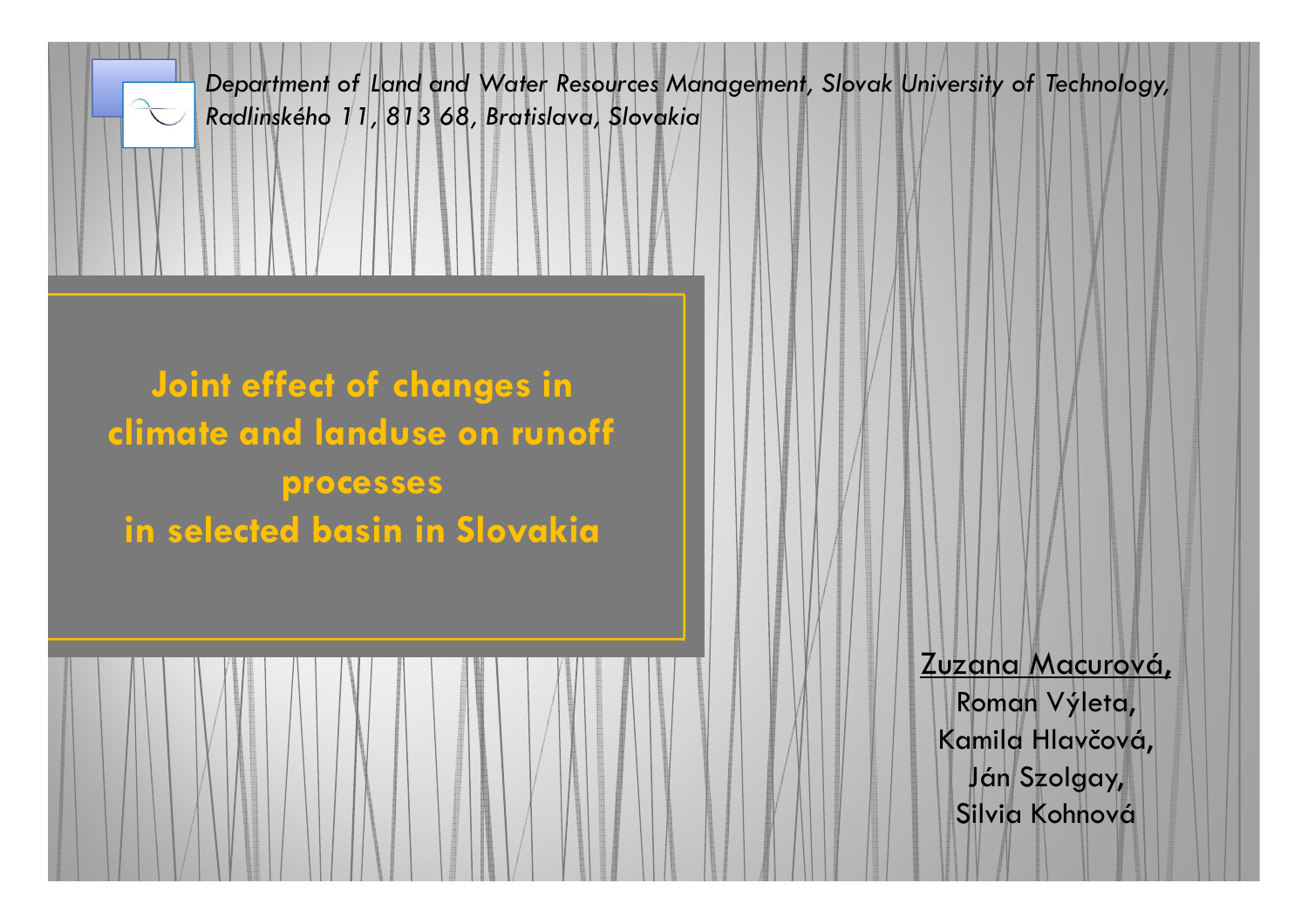# Outline

- $\bullet$ **Motivation**
- $\bullet$ Methodology
- $\bullet$  Case study
	- Description of hydrological models
	- •Description of the basin
	- Calibration and validation
	- Scenario of climate change
	- •Simulating runoff under changed
	- •conditions
	- results





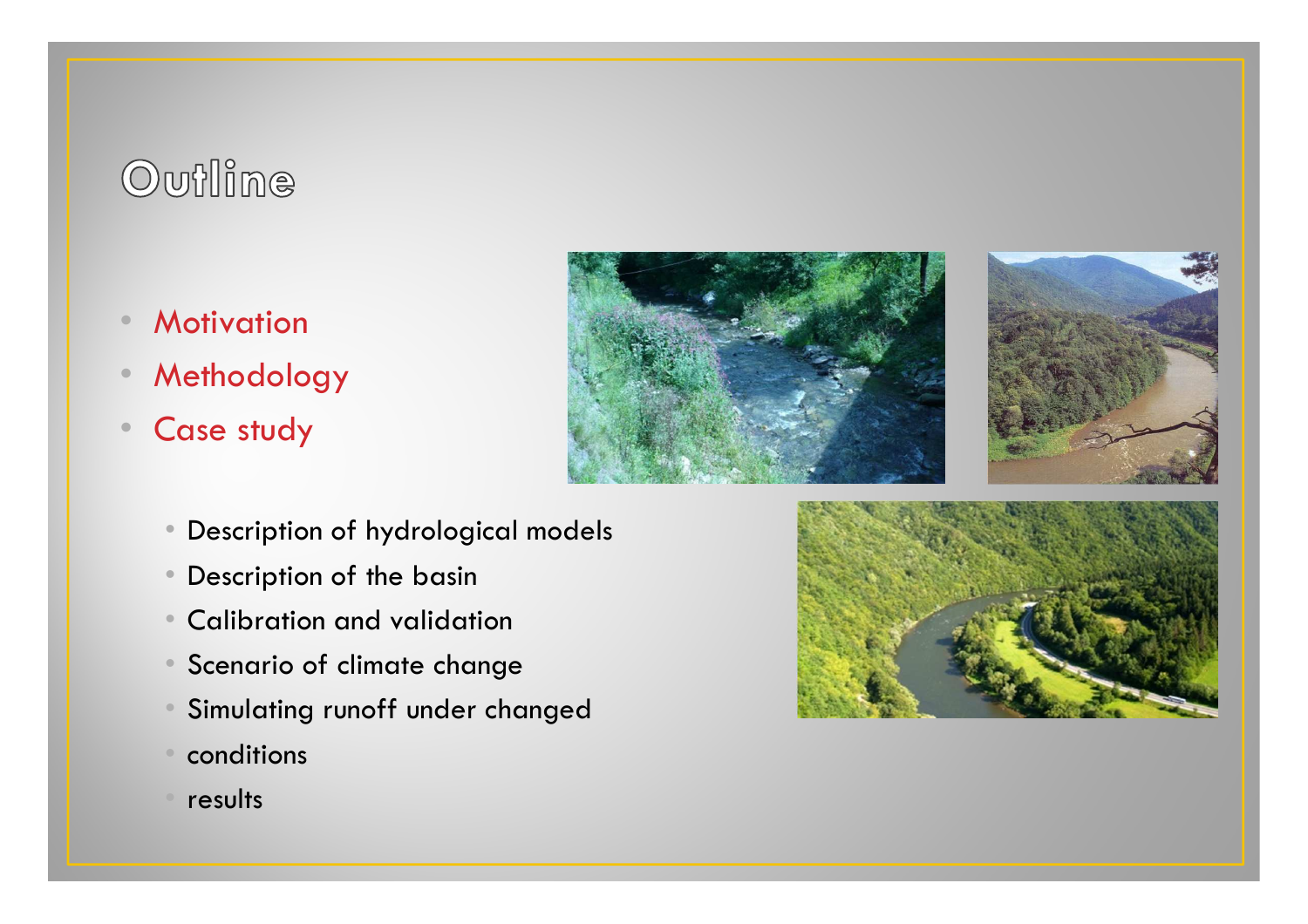## Motivation

- $\bullet$  Most hydrological impact studies are based on global rather than regional climate models (IPCC, 2007)
- $\bullet$  Global Circulation Models can reproduce climate features on a large scale reasonably well, but their accuracy decreases when proceeding from continental to regional and local scales because of the lack of resolution
- $\bullet$  The climate change scenarios were constructed using the ALADIN – Climate regional model with a grid resolution of 10 km for the time horizons of 2021-2050 and 2071-2100.
- Different models for different case studies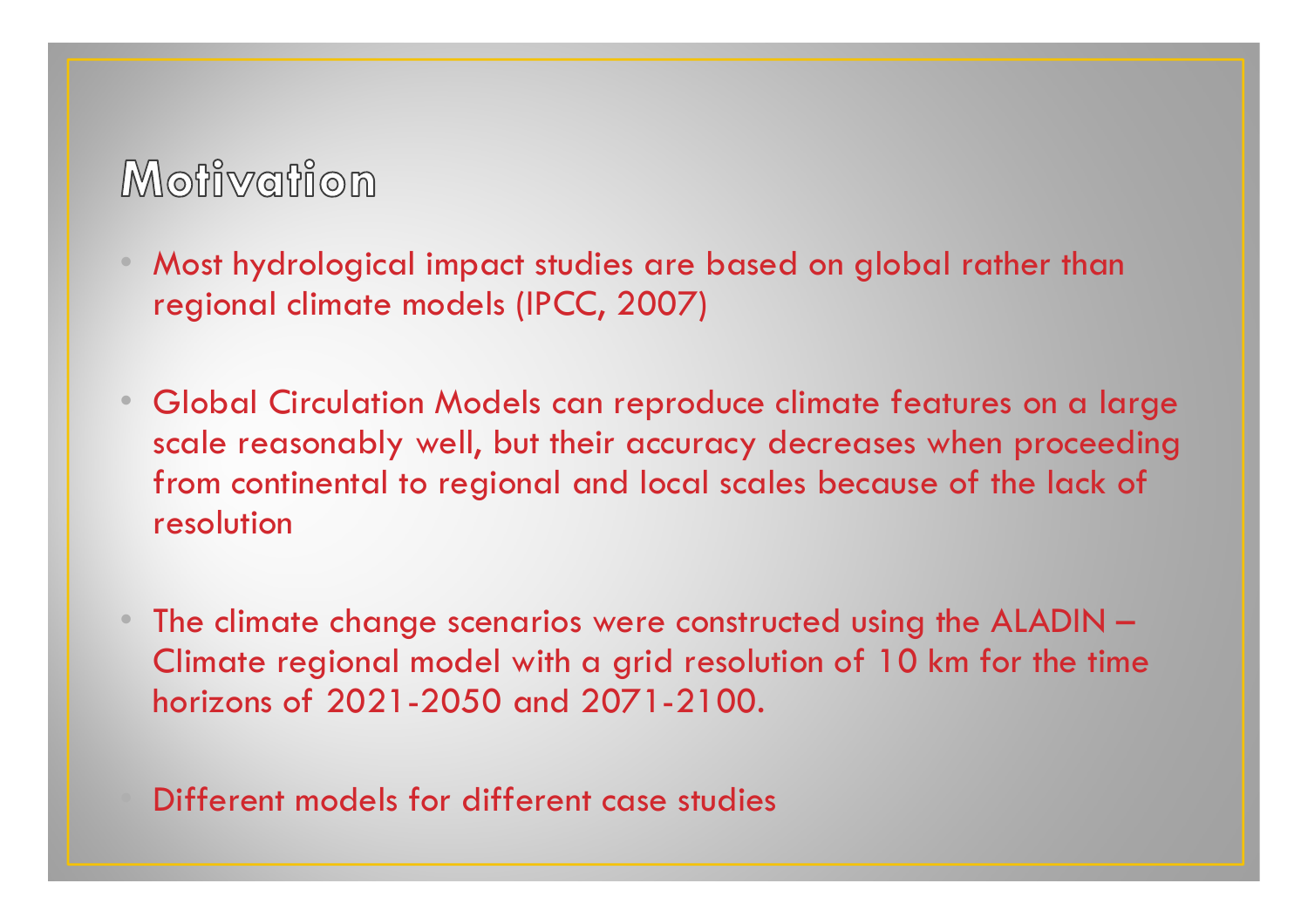## Methodology

- The calibration (1981-1995) and validation (1996-2005) of the rainfall-runoff WetSpa model and KVHK model
- $\bullet$ Simulation of the mean daily runoff series
- • Processing the outputs of precipitation, air temperature and evapotranspiration from the ALADIN-Climate model
- Comparison of the differences between the seasonal runoff distribution in the reference period (1961 - 1990) and the two future time horizons (2021-2050 and 2071-2100)

Comparison of Nash-Sutcliffe coefficients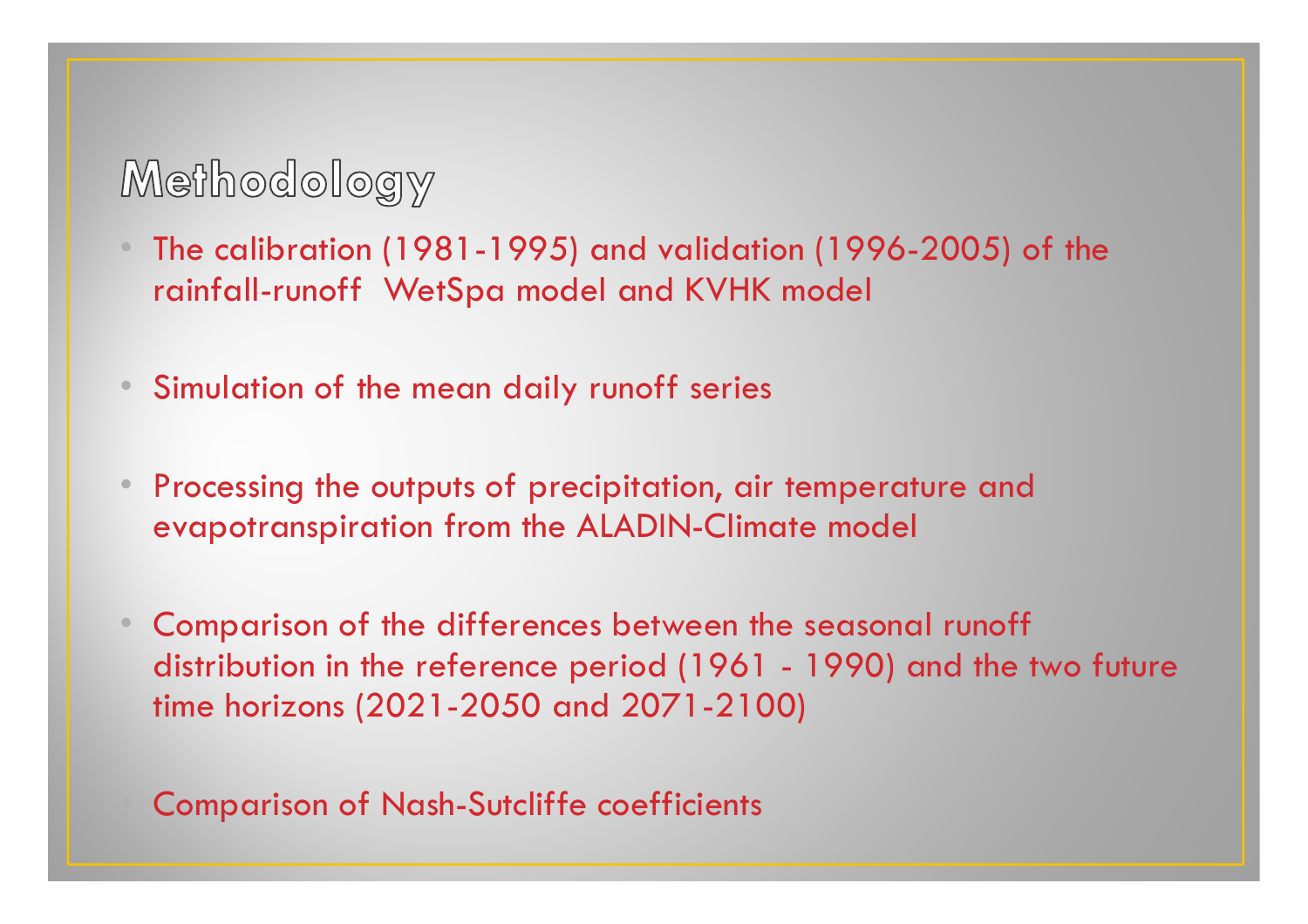# Rainfall – Runoff KVHK MODEL vs. WetSpa MODEL

KVHK model

•

•

- $\bullet$ a conceptual model with centralized parameters developed at the SUT in Bratislava
- •Modest for input data
- Time of calibration
- Processing the data as basin average
- Studies of landuse change

#### •WetSpa model

- • GIS-based distributed watershed model developed at the Department of Hydrology and Hydraulic Engineering, Vrije University Brussels (Wang et al., 1997 and Batelaan et al., 1996)
- •Processing the data
- $\blacktriangleright$  Studies of landuse change
- •Time of calibration
- $\bigcirc$  Input data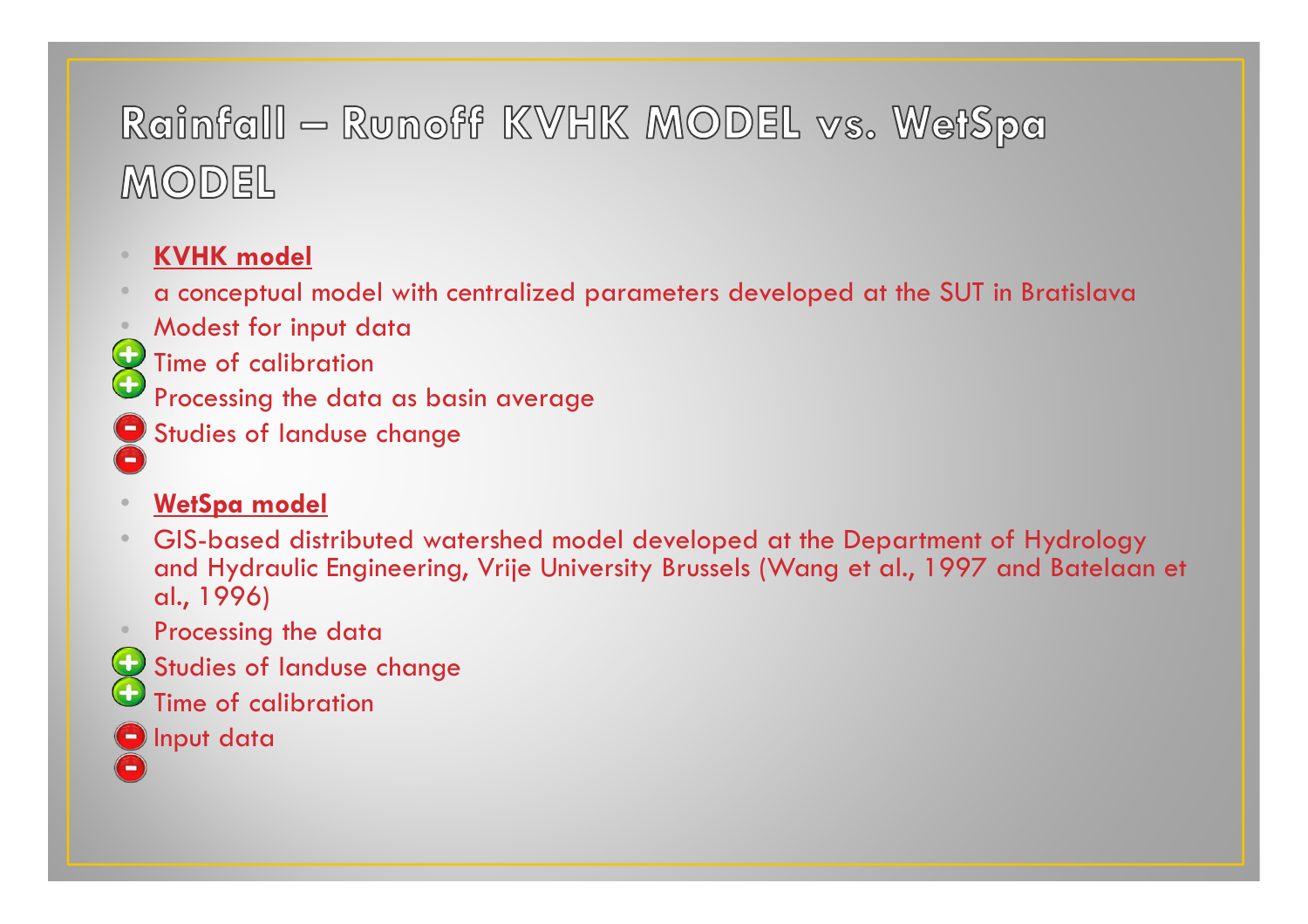Case study – Váh River basin up to Liptovský Mikuláš

- $\bullet$ Mountainous basin
- $\bullet$ Located in the North of Slovakia
- 10ºC -16ºC in summer
- $\bullet$ Area:  $1108,51$  km<sup>2</sup> (5% of the Váh River basin)
- 2494 Kriváň highest pea<sup>k</sup>

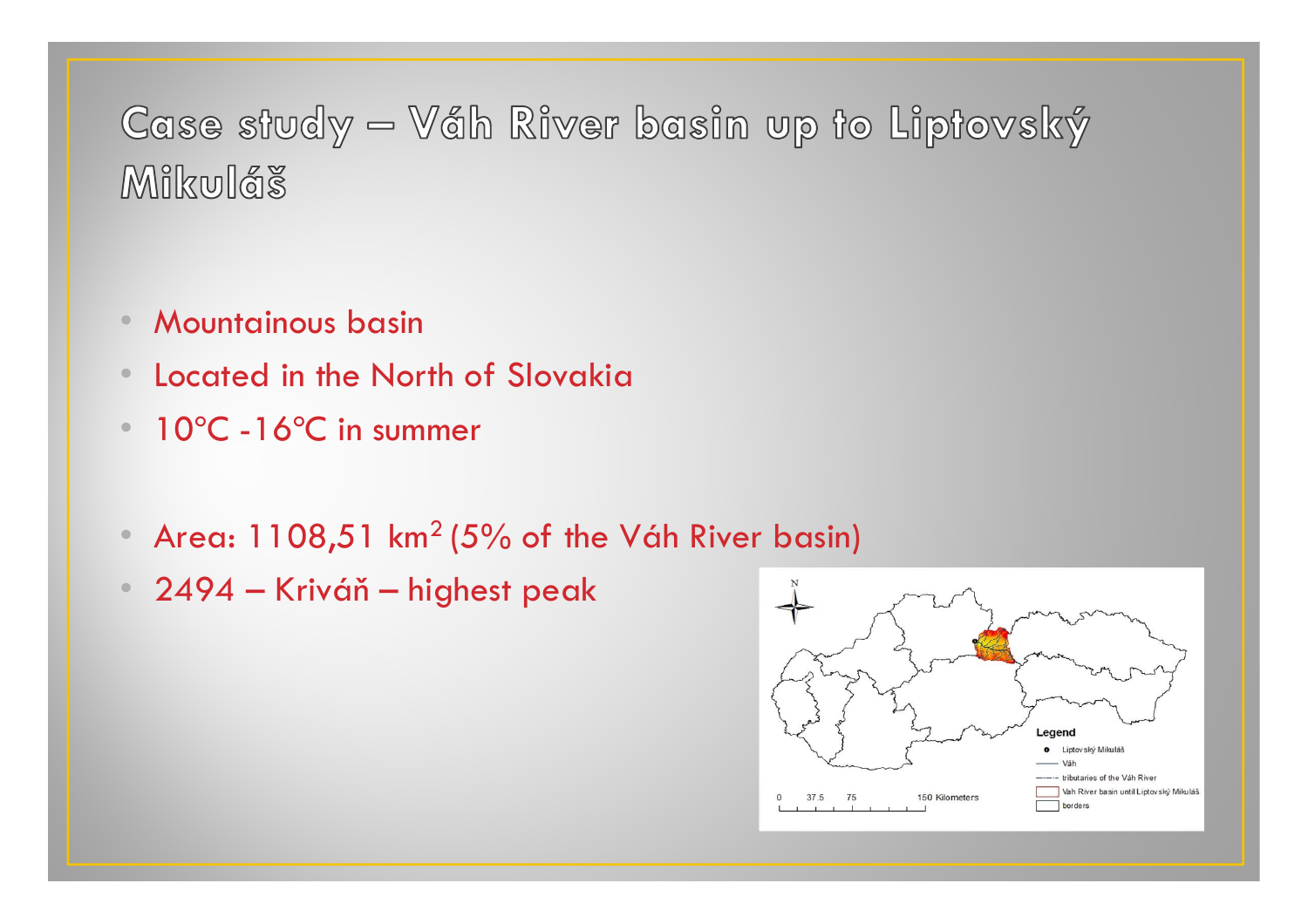Calibration of both models

- N-S for WetSpa model  $= 0.68$
- N-S for KVHK model  $= 0.77$



Peak values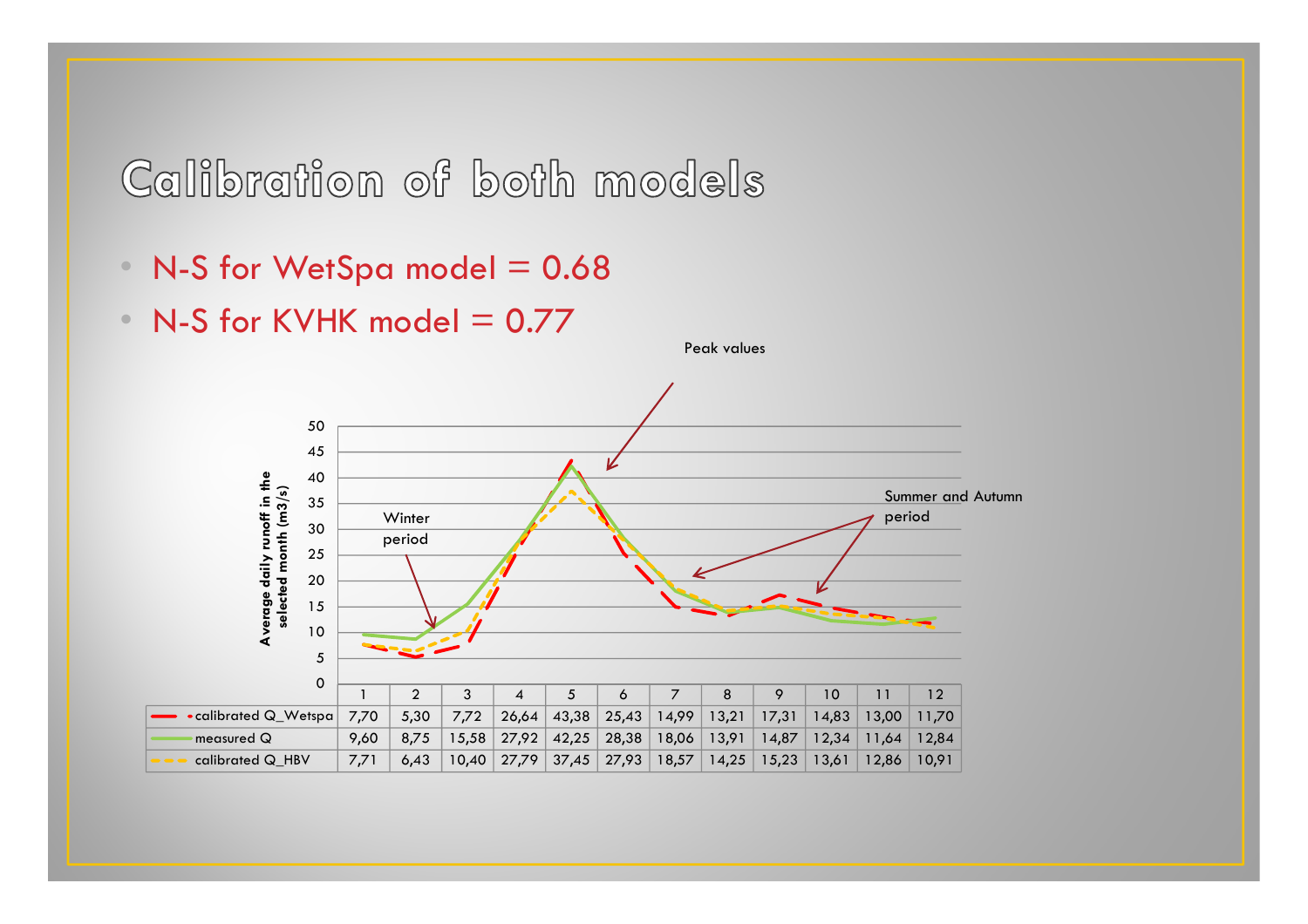#### Climate change scenario  $-\mathbb{A}$ LADIN-Climate

- • developed by an international consortium of several European countries, North Africa, and led by France
- •used as a tool for short-term weather forecasting
- •nowadays it is also used for climate change research purposes
- $\bullet$  regional climate model ALADIN-Climate/CZ was created under the Sixth Framework European Union project CECILIA (EU FP6 project CECILIA) to provide information in high resolution on future climate conditions on the territory of Central Europe
- based on the APREGE GCM global model and the A1B emission scenario (Štěpánek, 2008)
- resolution of 10 km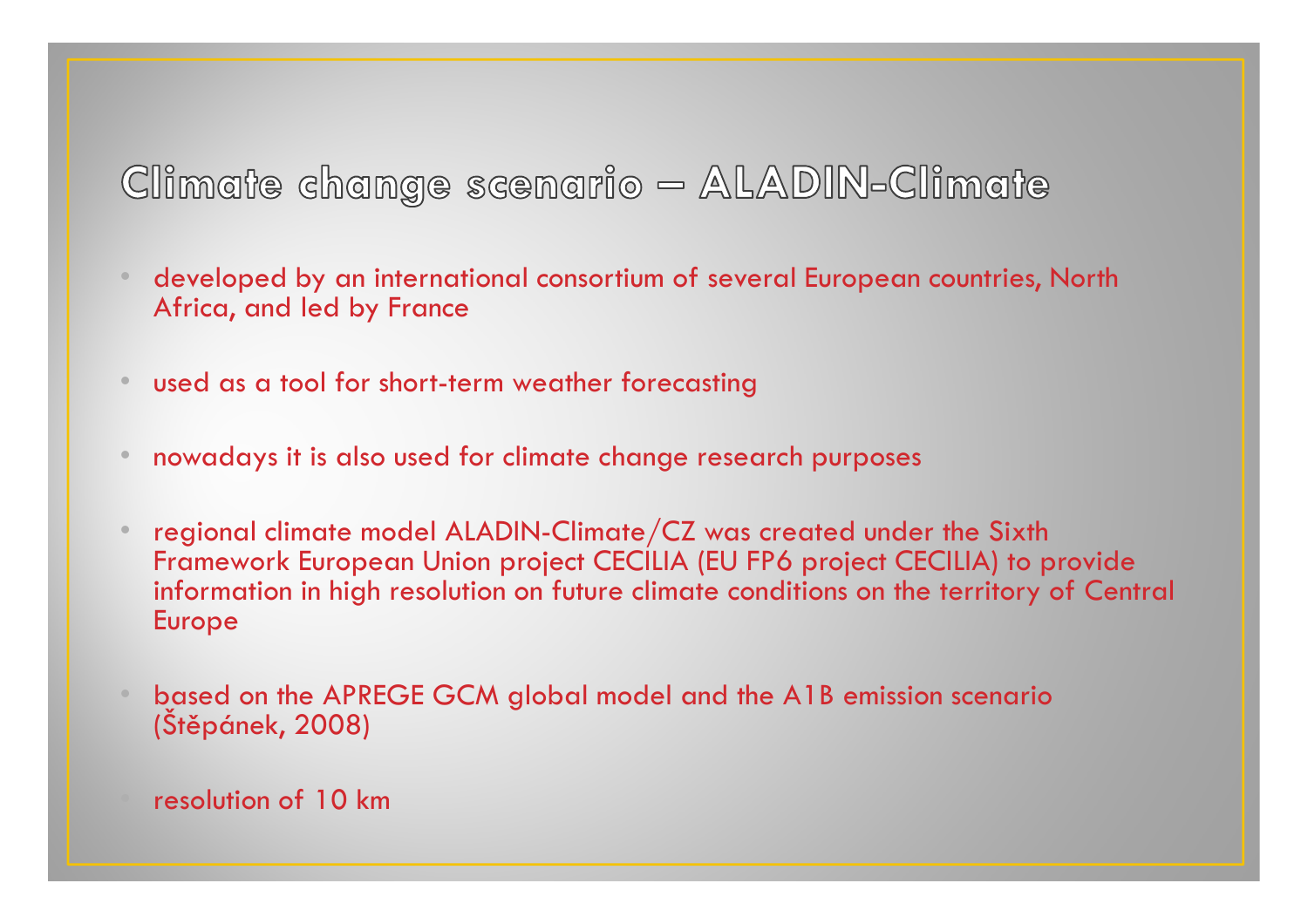#### Results

• development of the precipitation and air temperatures according to the ALADIN-Climate Model



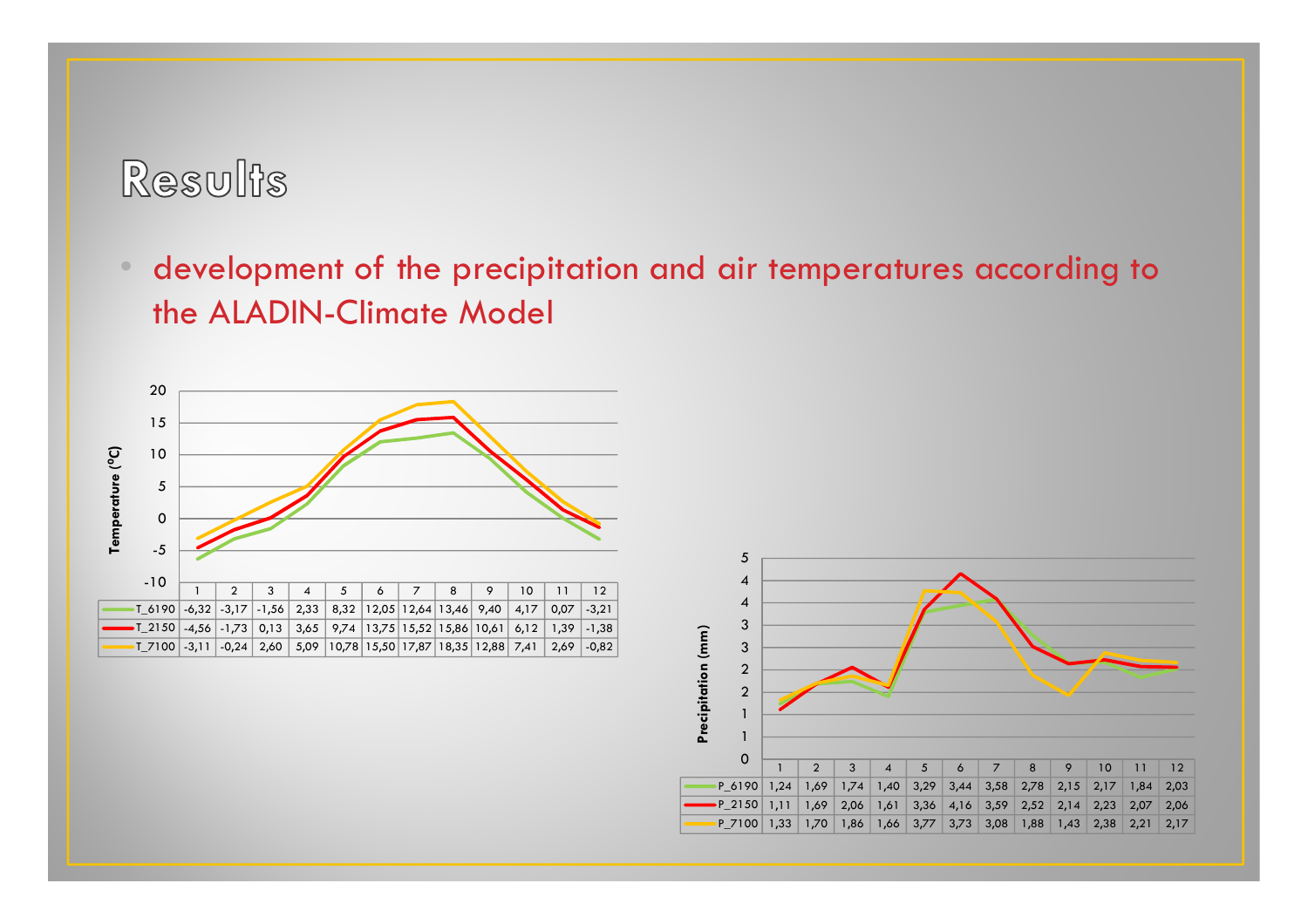### Results

 Percentage change in average daily runoff in selected months for the future time horizons in comparison with the reference period



KVHK

**WetSpa** 

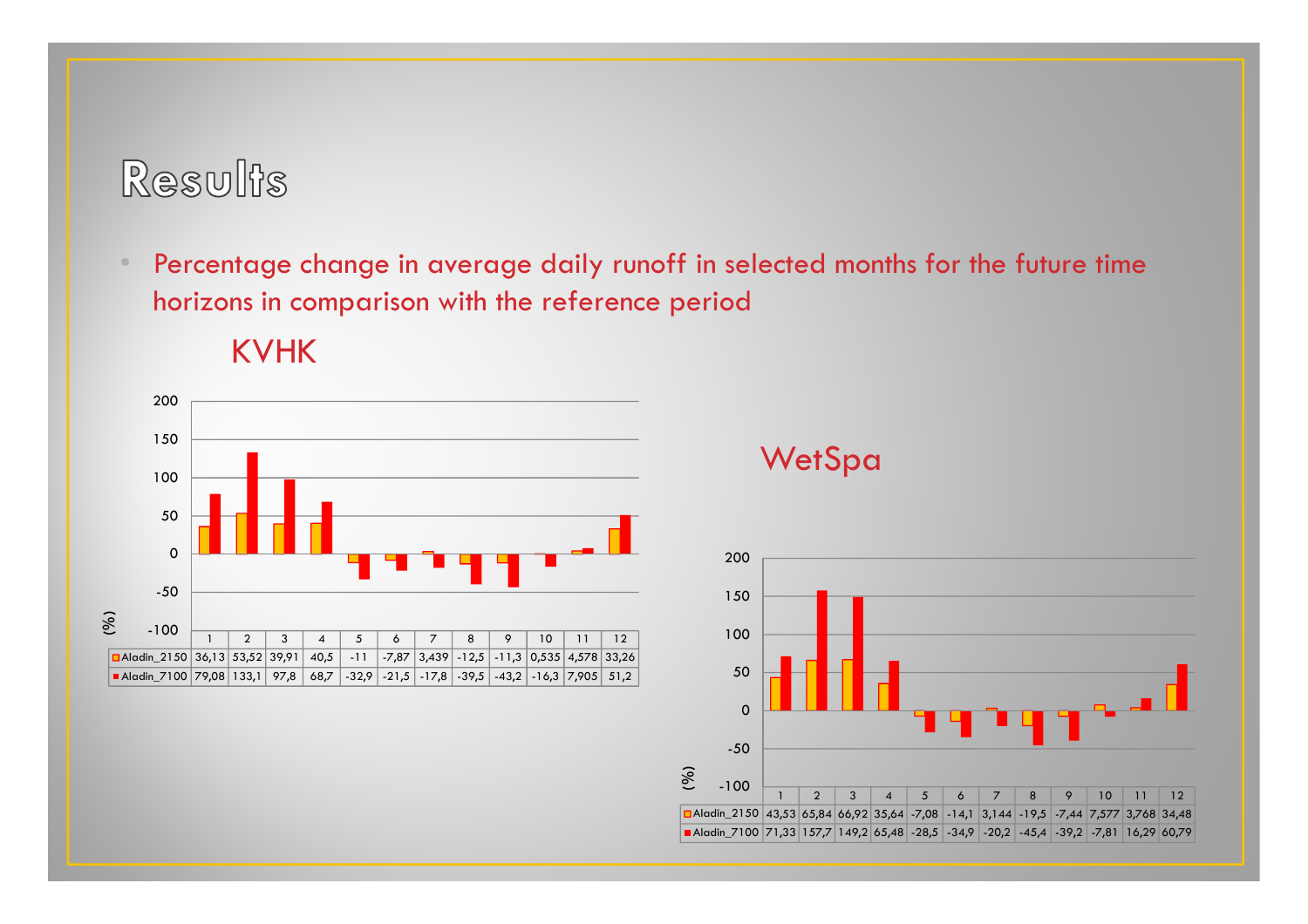# Conclusion

- $\bullet$ Which model is better to use?
- $\bullet$ Depends on the type of study:
- $\bullet$ Long-term changes
- $\bullet$ Studies of high flows (floods)
- •Studies of low flows
- $\bullet$  More concrete studies:
	- landuse change
	- effect on the bioty of the river ( the lowest flow is the most important) important)